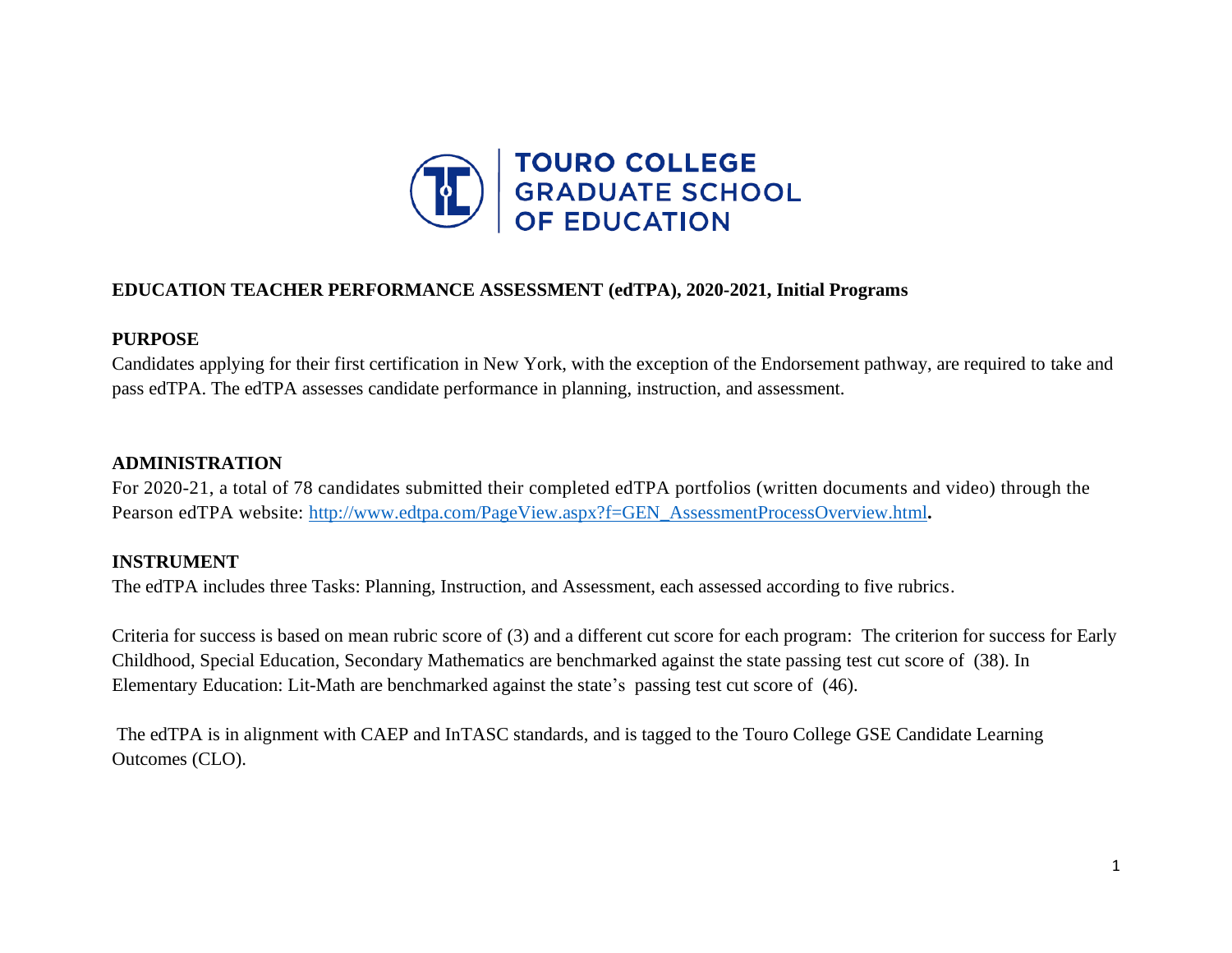The following chart shows the New York State edTPA passing cut scores through December 31, 2022. Passing test scores beginning January 1, 2023 will be determined at a later date.

|                                             | Score Release Date*                    |                                         |                               |  |
|---------------------------------------------|----------------------------------------|-----------------------------------------|-------------------------------|--|
| Field                                       | September 2013 to<br>December 31, 2017 | January 1, 2018 to<br>December 31, 2022 | January 1, 2023, and<br>later |  |
| Elementary Education                        | 49                                     | 46                                      | <b>TBD</b>                    |  |
| <b>World Languages, Classical Languages</b> | 35                                     | 32                                      | <b>TBD</b>                    |  |
| All Other Fields                            | 41                                     | 38                                      | <b>TBD</b>                    |  |

\* For further information on edTPA submission and reporting dates go to the [edTPA score webpage.](http://www.edtpa.com/PageView.aspx?f=GEN_Scores.html)

### **VALIDITY AND RELIABILITY**

As a proprietary assessment, **"**edTPA provides a common set of expectations for licensure and nationally available performance standards (cut-scores) that can be used across programs and states to support licensing new teachers and/or program accreditation and meets the standards for assessment validation outlined in the *Standards for Educational and Psychological Testing* (AERA, APA & NCME, 2014). edTPA was [nationally](https://secure.aacte.org/apps/rl/res_get.php?fid=827&ref=edtpa) validated in 2013 to establish the reliability and validity of the assessment system. The results from more than 125,000 edTPA portfolios submitted by teacher candidates during the first three years of edTPA implementation and further evidence of reliability and validity are presented in the [2014,](https://secure.aacte.org/apps/rl/resource.php?resid=558&ref=edtpa) [2015,](https://secure.aacte.org/apps/rl/resource.php?resid=647&ref=edtpa) and [2016](https://secure.aacte.org/apps/rl/res_get.php?fid=3621&ref=rl) edTPA Administrative Reports." <https://scale.stanford.edu/teaching/edtpa>

#### **ANALYSIS**

Results for Touro College GSE Candidates in Initial Programs are reported by the test scores compared again the state's established cut scores. In addition, the EPP reports individual mean rubric scores to inform proposed actions for improvement.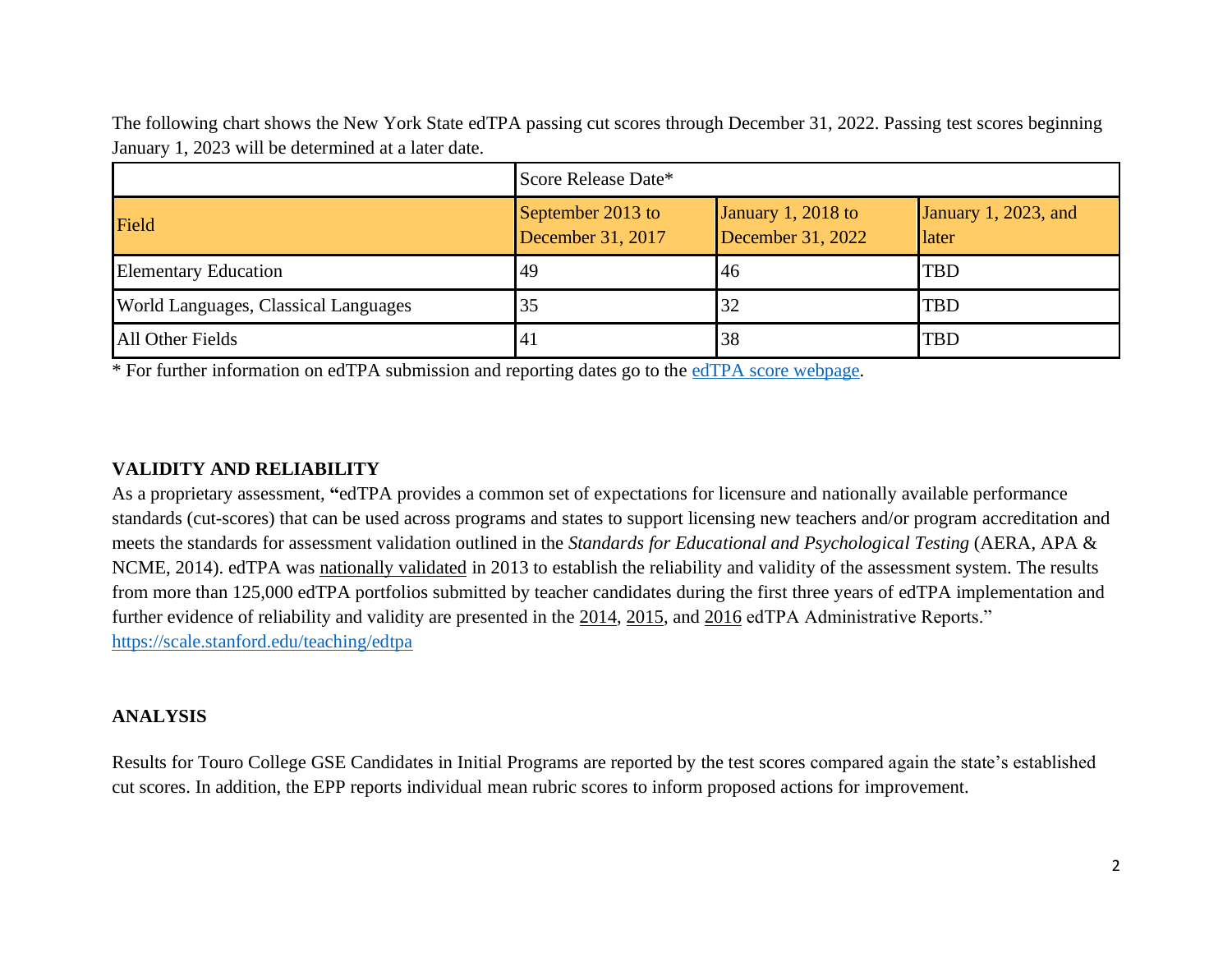#### **EPP:**

The test score for Early Childhood, Special Education, and Secondary Mathematics, for all 15 Rubrics was (40.9) exceeding the criterion for success of (38). In Elementary Education: Lit-Math, the EPP test score for all 18 Rubrics was (44.8) below the criterion of success of  $(46)$ .

The highest rubric score was (3.2) for Rubric 6: Learning Environment. The lowest mean rubric score was (1.8) for Rubric 11: Analyzing the Focus Learner's Performance. Furthermore, Special Education Examination was measured per program and rubric and yielded the following results:

# **Early Childhood Education and Special Education (Birth - Grade 2).**

The Special Education test score of (42.71) exceeded the criterion for success of (38).

The highest rubric score was (3.2) for Rubric 6: Learning Environment, Rubric 7: Engaging Children in Learning, and Rubric12: Providing Feedback to Guide Further Learning.

The lowest rubric score was (1.9) for Rubric 11: Analyzing the Focus Learner's Performance.

The Early Childhood edTPA test score of (40.6) exceeded the criterion of success score of (38). The highest rubric score was (3.1), Rubric 6: Learning Environment and Rubric 7: Engaging Children in Learning. The lowest rubric score was (2.1) for Rubric 10: Analyzing Teaching Effectiveness

## **Childhood Education and Special Education (Grades 1-6) (I).**

The Special Education test score of (37.73) was below the criterion for success of (38).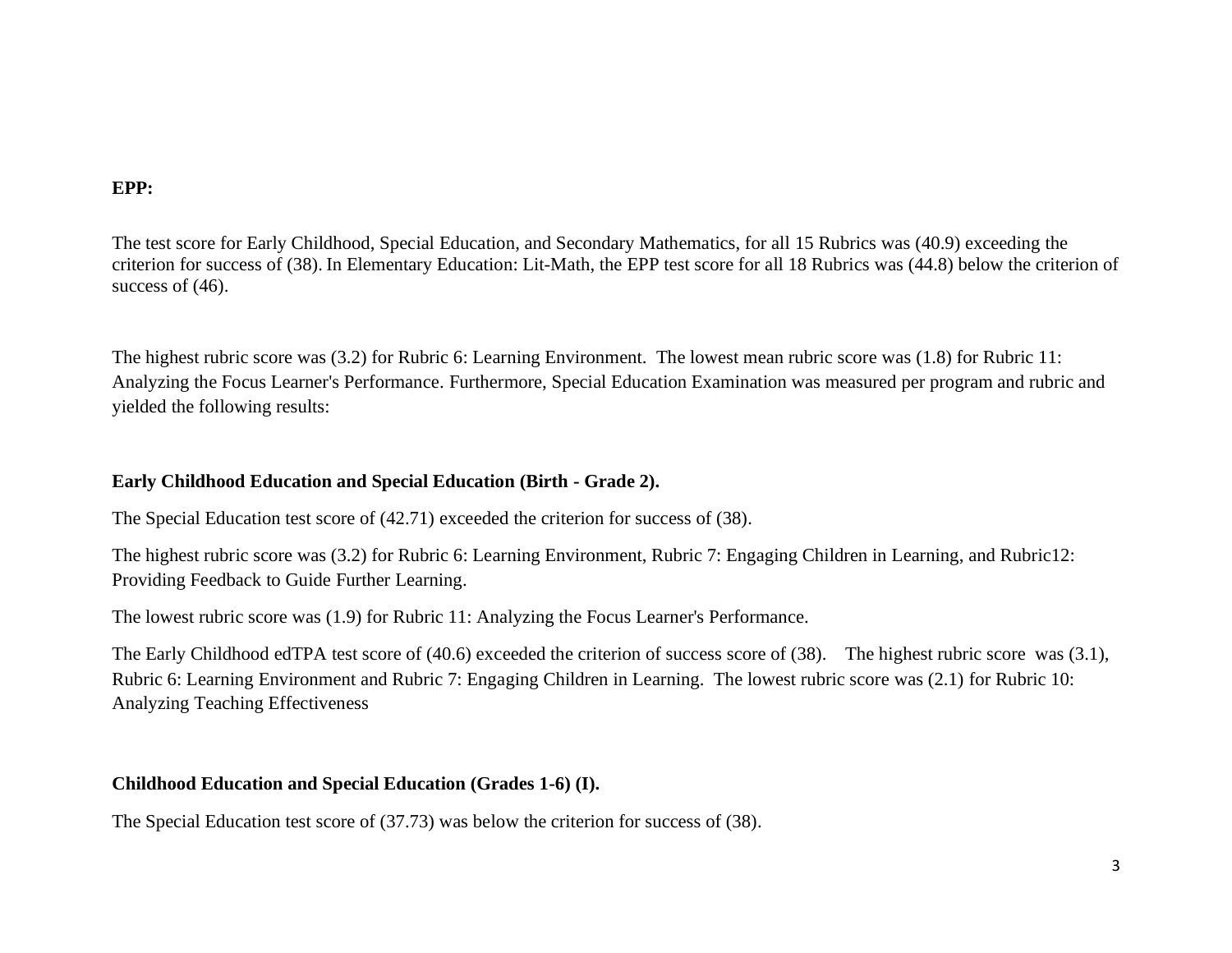The highest rubric score was (2.9) for Rubric 2: Planning to Support Varied Student Learning Needs, Rubric 6: Learning Environment, Rubric 7: Engaging Children in Learning, and Rubric 8: Deepening Learning

The lowest rubric score was (1.2) for Rubric 11: Analyzing the Focus Learner's Performance.

The Lit-Math edTPA test score for 2020-2021 (44.8) was below the criterion of success cut score of (46).

The highest rubric score in 2020-2021 was (3.1) for Rubric 12: Providing Feedback to Guide Further Learning

The lowest rubric score in 2020-2021 was (1.8) for Rubric 5: Planning Assessments to Monitor and Support Student Learning

# **Special Education, Generalist (Grades 7-12), (I)**

The Special Education test score of (39.33) exceeded the criterion for success of (38).

The highest rubric score was (3.3) for Rubric 14: Explaining the Focus Learner's use of communication.

The lowest rubric score was (1.7) for Rubric 1: Planning for Alignment and Development of Knowledge and Skills and Rubric 11: Analyzing the Focus Learner's Performance.

## **Mathematics (I)**

The Secondary Mathematics edTPA test score of (43) exceeded the criterion of success score of (38).

The highest rubric score was (4.0) for Rubric 12: Providing Feedback to Guide Learning

The lowest rubric score was (2.5) for Rubric 1: Planning for Mathematical Understandings, Rubric 2: Planning to Support Varied Student Learning Needs, Rubric 4: Identifying and Supporting Language Demands Rubric, 7: Engaging Students in Learning, Rubric 10: Analyzing Teaching Effectiveness, Rubric 13: Student Understanding and Use of Feedback, and Rubric 15: Using Assessment to Inform Instruction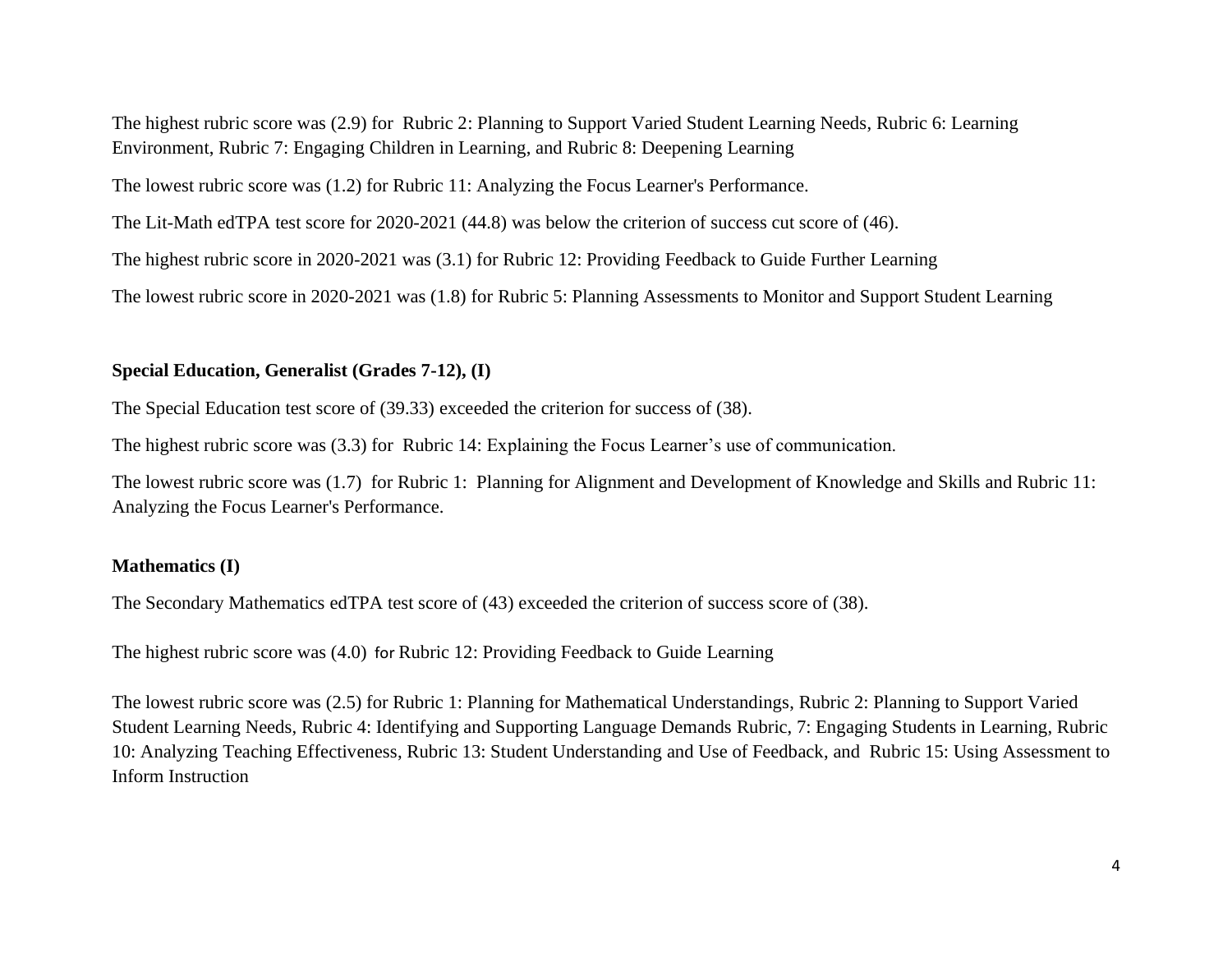# **PROPOSED ACTIONS FOR IMPROVEMENT**

**EPP.** To meet or exceed the target rubric scores, we have built edTPA activities and supports throughout coursework so that beginning Fall 2021candidates can submit an edTPA portfolio prior to completing the program.

#### **Early Childhood Education and Special Education (Birth - Grade 2), (I).**

The target for improvement for the Special Education Exam is to increase the lowest rubric score of 1.9 to 2.5 for Rubric 11: Analyzing the focus learner's performance. To achieve this target the program will emphasize the edTPA aligned lesson plan on the Focus Learner's pre assessment and formative assessment. This will be done by incorporating the IRIS progress monitoring modules.

The target for improvement for the Early Childhood Exam is to increase the lowest rubric score of 2.1 to 2.5 for Rubric 10: Analyzing Teaching Effectiveness. To achieve this target the program will emphasize high leverage practices utilizing the CEEDAR course enhancement modules for students.

#### **Childhood Education and Special Education (Grades 1-6), (I).**

The target for improvement for Special Education Exam is to increase the lowest rubric score of 1.2 to 2.0 for Rubric 11: Analyzing the focus learner's performance. To achieve this target the SEDN 667, SEDN 670, SEDN 695 will be revised to include candidates' analysis of student work samples to inform instructional decision making.

The target for improvement for Elementary Education Lit-Math (I) Exam is to increase the lowest rubric score of 1.2 to 2.0 for Rubric 1: Planning for the Whole Child. To achieve this target, the focus learner profile in EDPN 620 will include the requirement to describe culturally, ability, and linguistically diverse focus learners. The candidates will learn evidence-based practices of how to address developmental and personal needs of diverse students in EDSN 665, EDSN 603, SEDN 667, EDSN 694 and SEDN 695.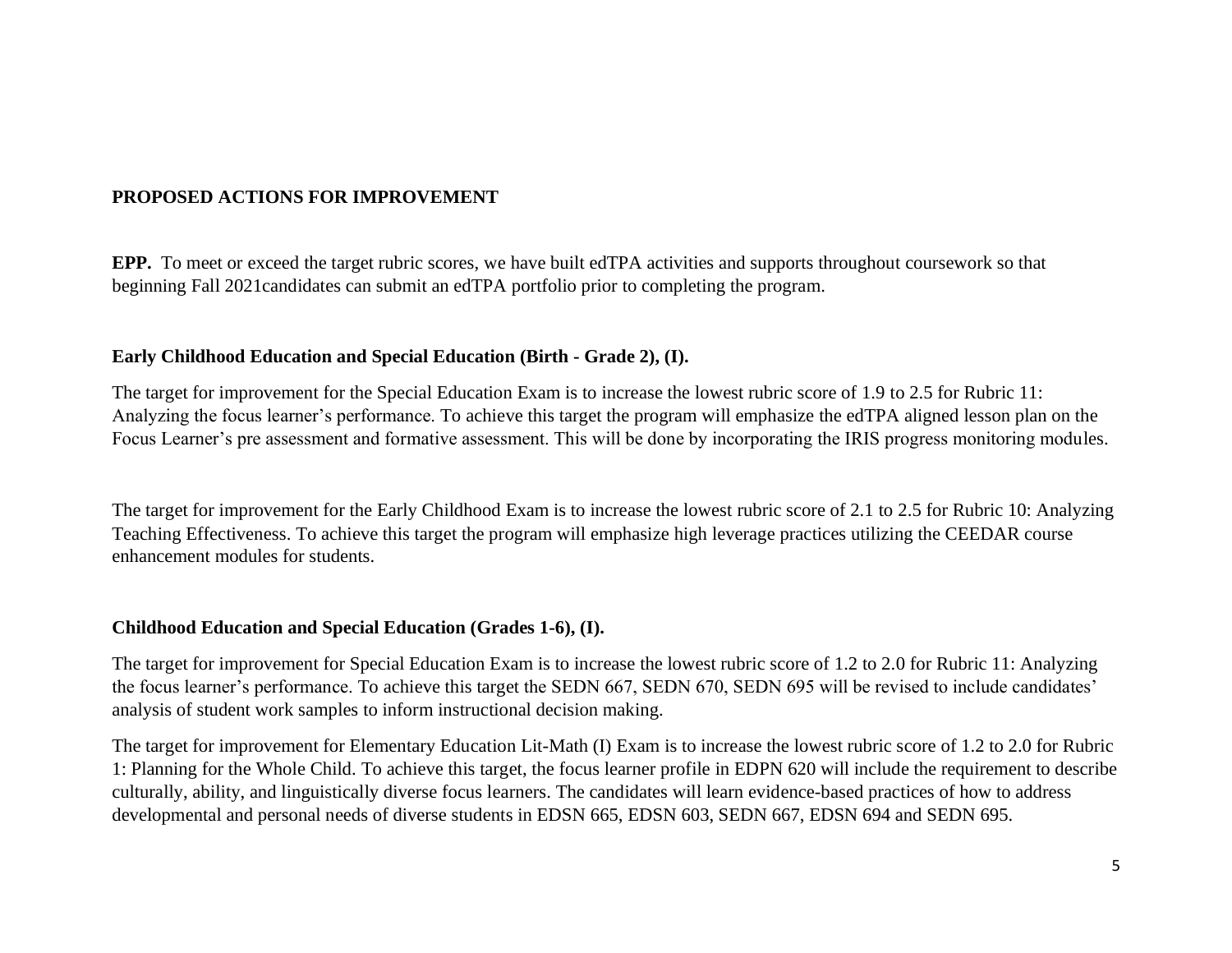## **Special Education, Generalist (Grades 7-12), (I)**

The target for improvement is to increase the lowest rubric score of 1.7 to 2.0 for Rubric 1: Planning for alignment and development of knowledge and skills. To achieve this target, candidates in SEDN 673 Assessment and Diagnosis of Reading Disabilities will more closely align their student intervention plan with NYSED standards for knowledge and skills.

The target for improvement is to increase the lowest rubric score of 1.7 to 2.0 for Rubric 11: Analyzing the Focus Learners performance. To achieve this target, candidates in SEDN 675 will analyze data derived from a pre and post assessment given to focus learners.

#### **Mathematics (I)**

The target for improvement is to increase the lowest rubric score of 2.5 to 2.7 for Rubric 1: "Planning for Mathematical Understandings". To achieve this target, the lesson plan assignment for practicum II will be revised to require a lesson segment rather than just one lesson plan.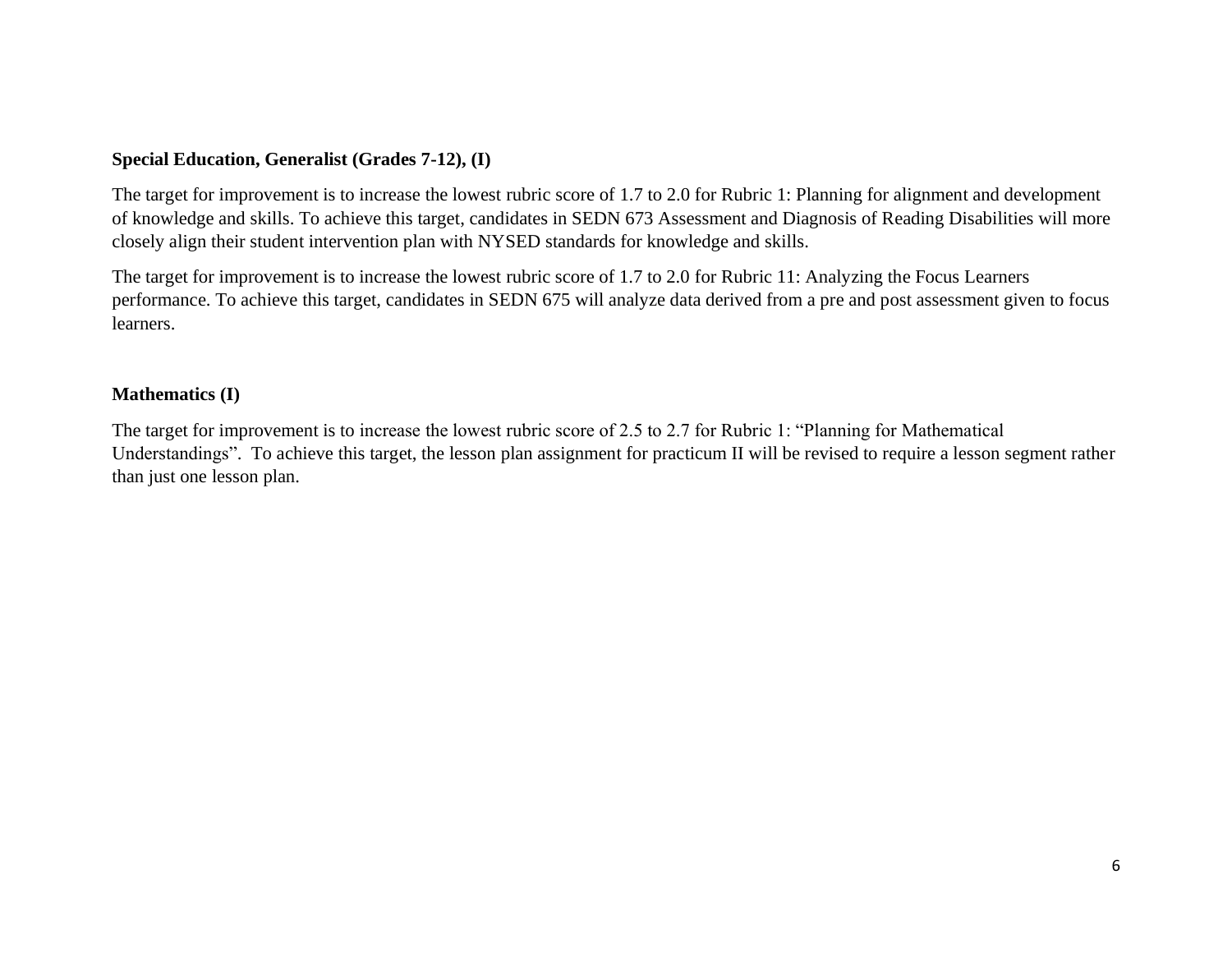| <b>Special Education</b>                                                                     |                                                      |                                         |                     |                                                                           |                                                                  |                                                              |                            |
|----------------------------------------------------------------------------------------------|------------------------------------------------------|-----------------------------------------|---------------------|---------------------------------------------------------------------------|------------------------------------------------------------------|--------------------------------------------------------------|----------------------------|
|                                                                                              |                                                      |                                         |                     |                                                                           |                                                                  |                                                              |                            |
| Data Source: edTPA Summary                                                                   | <b>EPP Avg</b><br><b>Rubric 2020-</b><br>$21 n = 55$ | State Avg Rubri Natl Avg R              |                     | <b>Chidhd</b><br>Ed Tch<br><b>Std W</b><br>Dis Gr 1-<br>$6 n = 16$        | <b>Tch Erl</b><br>Chl Ed<br><b>Std W</b><br>Dis B-<br>Gr2 $n=31$ | <b>Tch</b><br><b>SWD</b><br>Generali<br>st Gr 7-<br>$12 n=3$ | <b>Undeclared</b><br>$n=5$ |
| <b>Overall Test Score</b>                                                                    | Score                                                | Score                                   | Score               | Score                                                                     | Score                                                            | Score                                                        | Score                      |
| <b>Cut Score</b>                                                                             |                                                      | 38                                      |                     |                                                                           |                                                                  |                                                              |                            |
| <b>Overall Test Score</b>                                                                    | 40.9                                                 | 44                                      | 43.7                | 37.73                                                                     | 42.71                                                            | 39.33                                                        | 37.2                       |
|                                                                                              |                                                      | EPP Avg Rubr State Avg Rubri Natl Avg R |                     | <b>Chidhd</b><br><b>Ed Tch</b><br><b>Std W</b><br>Dis Gr 1-<br>$6 n = 16$ | <b>Tch Erl</b><br>Chl Ed<br><b>Std W</b><br>Dis B-<br>Gr2 $n=31$ | <b>Tch</b><br><b>SWD</b><br>Generali<br>st Gr 7-<br>$12 n=3$ | <b>Undeclared</b><br>$n=5$ |
| <b>Rubric Analysis</b>                                                                       | Score                                                | <b>Score</b>                            | <b>Score</b>        | <b>Score</b>                                                              | <b>Score</b>                                                     | Score                                                        | Score                      |
| Task 1: Planning for Instruction and Assessment                                              |                                                      |                                         |                     |                                                                           |                                                                  |                                                              |                            |
| Rubric 1: Planning for Alignment and Development of                                          | 2.5                                                  | 2.9                                     | 3.0                 | 2.1                                                                       | 2.6                                                              | 1.7                                                          | 2.4                        |
| Knowledge and Skills (CAEP 1.1, InTASC 1, CLO DKS1)                                          |                                                      |                                         |                     |                                                                           |                                                                  |                                                              |                            |
| Rubric 2: Planning Challenge and Support for the Focus                                       | 3.0                                                  | 3.2                                     | 3.1                 | 2.9                                                                       | 3.0                                                              | 2.7                                                          | 2.4                        |
| Learner (CAEP 1.4, InTASC 7, CLO LC2)                                                        |                                                      |                                         |                     |                                                                           |                                                                  |                                                              |                            |
| Rubric 3: Justification of Instruction and Support                                           | 2.8                                                  | 3.0                                     | 3.0                 | 2.8                                                                       | 2.9                                                              | 2.7                                                          | 2.2                        |
| (CAEP 1.2, InTASC 2, CLOLCB1)<br>Rubric 4: Supporting the Focus Learner's Use of Expressive/ | 3.0                                                  | 3.1                                     | 3.0                 | 2.7                                                                       | 3.0                                                              | 2.7                                                          | 3.4                        |
| Receptive Communication (CAEP 1.3, InTASC 5, CLO DKS2)                                       |                                                      |                                         |                     |                                                                           |                                                                  |                                                              |                            |
| Rubric 5: Planning Assessments to Monitor and Support Learni                                 | 2.5                                                  | 2.8                                     | 2.8                 | 2.4                                                                       | 2.6                                                              | 2.0                                                          | 1.8                        |
| (CAEP 1.4, InTASC 6, CLO DLR1)                                                               |                                                      |                                         |                     |                                                                           |                                                                  |                                                              |                            |
| Task 2: Instructing and Engaging the Focus Learner                                           |                                                      |                                         |                     |                                                                           |                                                                  |                                                              |                            |
| Rubric 6: Learning Environment                                                               | 3.2                                                  | 3.1                                     | 3.1                 | 2.9                                                                       | 3.2                                                              | 3.0                                                          | 3.2                        |
| (CAEP 1.1, InTASC 3, CLO LC2)                                                                |                                                      |                                         |                     |                                                                           |                                                                  |                                                              |                            |
| Rubric 7: Engaging the Focus Learner                                                         | 3.1                                                  | 3.1                                     | 3.1                 | 2.9                                                                       | 3.2                                                              | 3.0                                                          | 3.0                        |
| (CAEP 1.3, InTASC 4, CLO DLS3)                                                               |                                                      |                                         |                     |                                                                           |                                                                  |                                                              |                            |
| Rubric 8: Deepening Learning                                                                 | 3.0                                                  | 3.0                                     | 3.0                 | 2.9                                                                       | 3.0                                                              | 3.0                                                          | 2.8                        |
| (CAEP 1.2, InTASC 8, CLO DKS3)                                                               |                                                      |                                         |                     |                                                                           |                                                                  |                                                              |                            |
| Rubric 9: Supporting Teaching and Learning                                                   | 2.9                                                  | 3.0                                     | 3.0                 | 2.6                                                                       | 3.1                                                              | 2.7                                                          | 3.0                        |
| (CAEP 1.3, InTASC 5, CLO DKS2)                                                               |                                                      |                                         |                     |                                                                           |                                                                  |                                                              |                            |
| Rubric 10: Analyzing Teaching Effectiveness                                                  | 2.6                                                  | 2.7                                     | 2.6                 | 2.4                                                                       | 2.6                                                              | 2.7                                                          | 2.4                        |
| (CAEP 1.2, InTASC 9, CLO RP1)                                                                |                                                      |                                         |                     |                                                                           |                                                                  |                                                              |                            |
| <b>Task 3: Assessing Learning</b>                                                            |                                                      |                                         |                     |                                                                           |                                                                  |                                                              |                            |
| Rubric 11: Analyzing the Focus Learner's Performance                                         | 1.8                                                  | 2.4                                     | 2.6                 | 1.2                                                                       | 1.9                                                              | 1.7                                                          | 2.0                        |
| (CAEP 1.2, InTASC 6, CLO DLR1)<br>Rubric 12: Using Feedback to Guide Further Learning        | 2.9                                                  | 3.2                                     | 3.1                 | 2.4                                                                       | 3.2                                                              | 3.0                                                          | 2.4                        |
| (CAEP 1.4, InTASC 6, CLO DLR2)                                                               |                                                      |                                         |                     |                                                                           |                                                                  |                                                              |                            |
| Rubric 13: Learner Understanding and Use of Feedback                                         | 2.5                                                  | 2.6                                     | 2.6                 | 2.1                                                                       | 2.8                                                              | 2.7                                                          | 2.0                        |
| (CAEP1.1, InTASC 1, CLO PCA2)                                                                |                                                      |                                         |                     |                                                                           |                                                                  |                                                              |                            |
| Rubric 14: Explaining the Focus Learner's Use of Communication                               | 2.8                                                  | 3.0                                     | 3.0                 | 2.6                                                                       | 3.0                                                              | 3.3                                                          | 2.2                        |
| (CAEP 1.2, InTASC 6, CLO DKS3)                                                               |                                                      |                                         |                     |                                                                           |                                                                  |                                                              |                            |
| Rubric 15: Using Assessment to Inform Instruction                                            | 2.5                                                  | 2.7                                     | 2.7                 | 2.3                                                                       | 2.8                                                              | 2.7                                                          | 2.0                        |
| (CAEP 1.3, InTASC 7, CLO DLR3)                                                               |                                                      |                                         |                     |                                                                           |                                                                  |                                                              |                            |
|                                                                                              | <b>EPP Avg</b>                                       | <b>State Avg</b>                        | Natl Avg            |                                                                           |                                                                  |                                                              |                            |
| <b>Task Analysis</b>                                                                         | <b>Rubric Score</b>                                  | <b>Rubric Score</b>                     | <b>Rubric Score</b> |                                                                           |                                                                  |                                                              |                            |
| Task 1: Planning for Instruction and Assessment                                              | 13.8                                                 | 15                                      | 14.9                |                                                                           |                                                                  |                                                              |                            |
| Task 2: Instructing and Engaging the Focus Learner                                           | 14.7<br>12.4                                         | 15<br>13.9                              | 14.8<br>14          |                                                                           |                                                                  |                                                              |                            |
| Task 3: Assessing Learning                                                                   |                                                      |                                         |                     |                                                                           |                                                                  |                                                              |                            |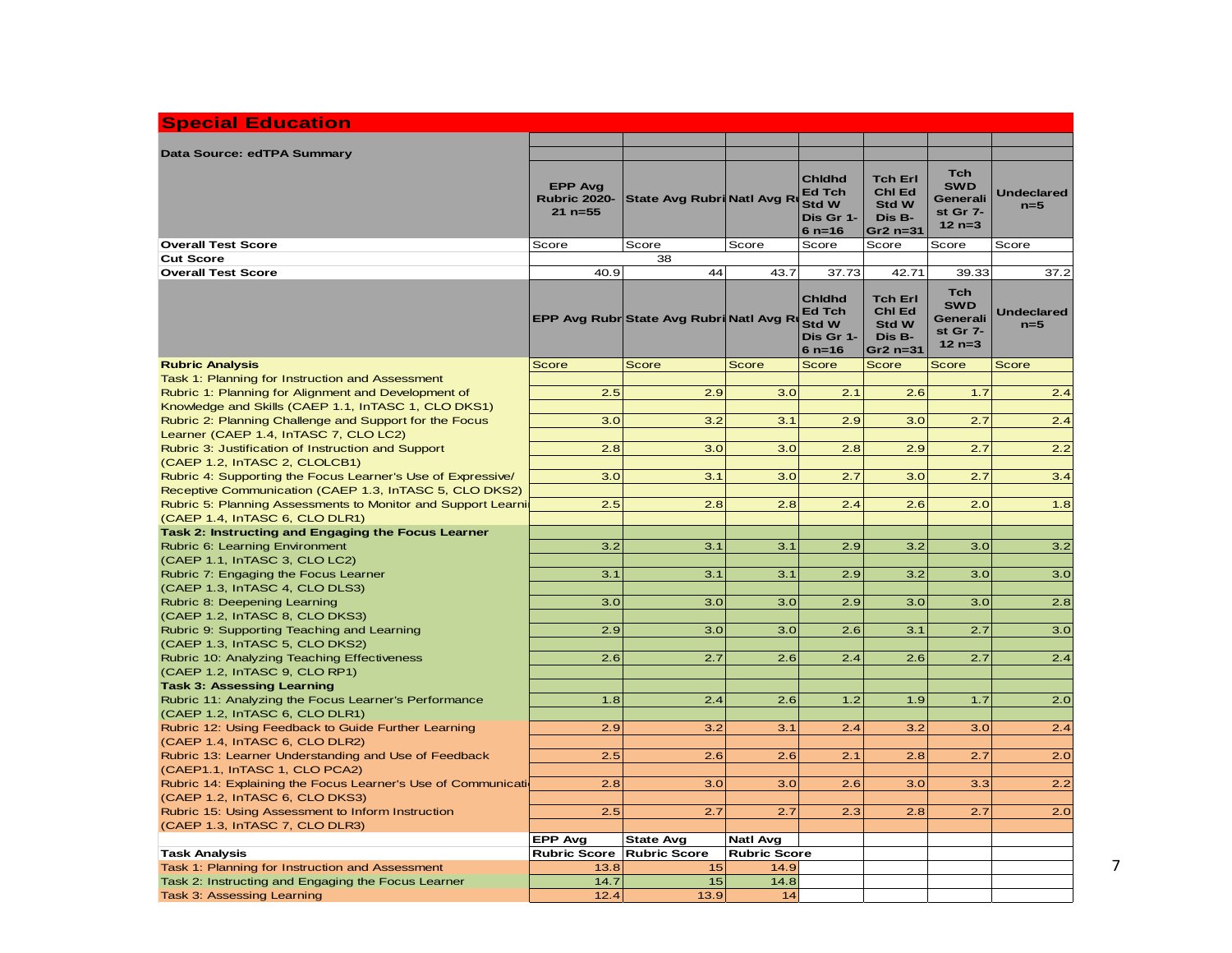# **Early Childhood**

| Data Source: edTPA Summary                                                                                 | $2020 - 21n = 12$                        |                                            |                         |  |
|------------------------------------------------------------------------------------------------------------|------------------------------------------|--------------------------------------------|-------------------------|--|
| <b>Overall Test Score</b>                                                                                  | EPP Avg<br><b>Rubric</b><br>Score        | <b>State Avg</b><br><b>Rubric</b><br>Score | Natl AvgRubric<br>Score |  |
| <b>Cut Score</b>                                                                                           | 38.0                                     |                                            |                         |  |
| <b>Mean Total Test Score</b>                                                                               | 40.6                                     | 41.4                                       | 41.4                    |  |
| <b>Rubric Analysis</b>                                                                                     | <b>EPP Avg</b><br><b>Rubric</b><br>Score | <b>State Avg</b><br><b>Rubric</b><br>Score | Natl AvgRubric<br>Score |  |
| Task 1: Planning for Instruction and Assessment                                                            |                                          |                                            |                         |  |
| Rubric 1: Planning for the Whole Child<br>(CAEP 1.1, InTASC 1, CLO DKS1)                                   | 2.9                                      | 3.0                                        | 2.9                     |  |
| Rubric 2: Planning to Support Varied Learning Needs<br>(CAEP 1.4, InTASC 7, CLO LC2)                       | 3.0                                      | 2.9                                        | 2.8                     |  |
| Rubric 3: Using Knowledge of Children to Inform Teaching<br>and Learning (CAEP 1.2, InTASC 2, CLO LC1)     | 2.6                                      | 2.8                                        | 2.8                     |  |
| Rubric 4: Identifying and Supporting Vocabulary Development<br>(CAEP 1.3, InTASC 5, CLO DKS2)              | 2.9                                      | 3.0                                        | 3.0                     |  |
| Rubric 5: Planning Assessments to Monitor and Support<br>Children's Learning (CAEP1.4, InTASC 6, CLO DLR1) | 2.7                                      | 2.8                                        | 2.8                     |  |
| Task 2: Instructing and Engaging Children in Learning                                                      |                                          |                                            |                         |  |
| Rubric 6: Learning Environment<br>(CAEP 1.1, InTASC 3, CLO DKS3)                                           | 3.1                                      | 3.0                                        | 3.0                     |  |
| Rubric 7: Engaging Children in Learning<br>(CAEP 1.3, InTASC 4, CLO DKS3)                                  | 3.1                                      | 3.0                                        | 2.9                     |  |
| Rubric 8: Deepening Children's Learning<br>(CAEP 1.2, InTASC 8, CLO DKS3)                                  | 3.0                                      | 2.9                                        | 2.8                     |  |
| Rubric 9: Subject-Specific Pedagogy<br>(CAEP 1.3, InTASC 5, CLO DKS2)                                      | 2.3                                      | 2.2                                        | 2.3                     |  |
| Rubric 10: Analyzing Teaching Effectiveness<br>(CAEP 1.2, InTASC 9, CLO RP1)                               | 2.1                                      | 2.2                                        | 2.3                     |  |
| Task 3: Assessing Children's Learning                                                                      |                                          |                                            |                         |  |
| Rubric 11: Analysis of Children's Learning<br>(CAEP 1.2, InTASC 6, CLO DLR1)                               | 2.6                                      | 2.7                                        | 2.6                     |  |
| Rubric 12: Providing Feedback to Guide Learning<br>(CAEP 1.4, InTASC 6, CLO DLR2)                          | 2.6                                      | 2.6                                        | 2.7                     |  |
| Rubric 13: Children's Understanding and Use of Feedback<br>(CAEP 1.1, InTASC 1, CLO PCA2)                  | 2.3                                      | 2.4                                        | 2.6                     |  |
| Rubric 14: Analyzing Children's Vocabulary Development<br>(CAEP 1.2, InTASC 6, CLO DKS3)                   | 3.0                                      | 2.9                                        | 2.9                     |  |
| Rubric 15: Using Assessment to Inform Instruction<br>(CAEP 1.3, InTASC 7, CLO DLR3)                        | 2.7                                      | 2.9                                        | 2.8                     |  |
|                                                                                                            |                                          |                                            |                         |  |
| <b>Task Analysis</b>                                                                                       | EPP Avg<br><b>Rubric</b><br>Score        | <b>State Avg</b><br><b>Rubric</b><br>Score | Natl AvgRubric<br>Score |  |
| Task 1: Planning for Instruction and Assessment                                                            | 14.1                                     | 14.4                                       | 14.3                    |  |
| Task 2: Instructing and Engaging Children in Learning                                                      | 13.8                                     | 13.8                                       | 13.8                    |  |
| Task 3: Assessing Children's Learning                                                                      | 12.7                                     | 13.1                                       | 13.3                    |  |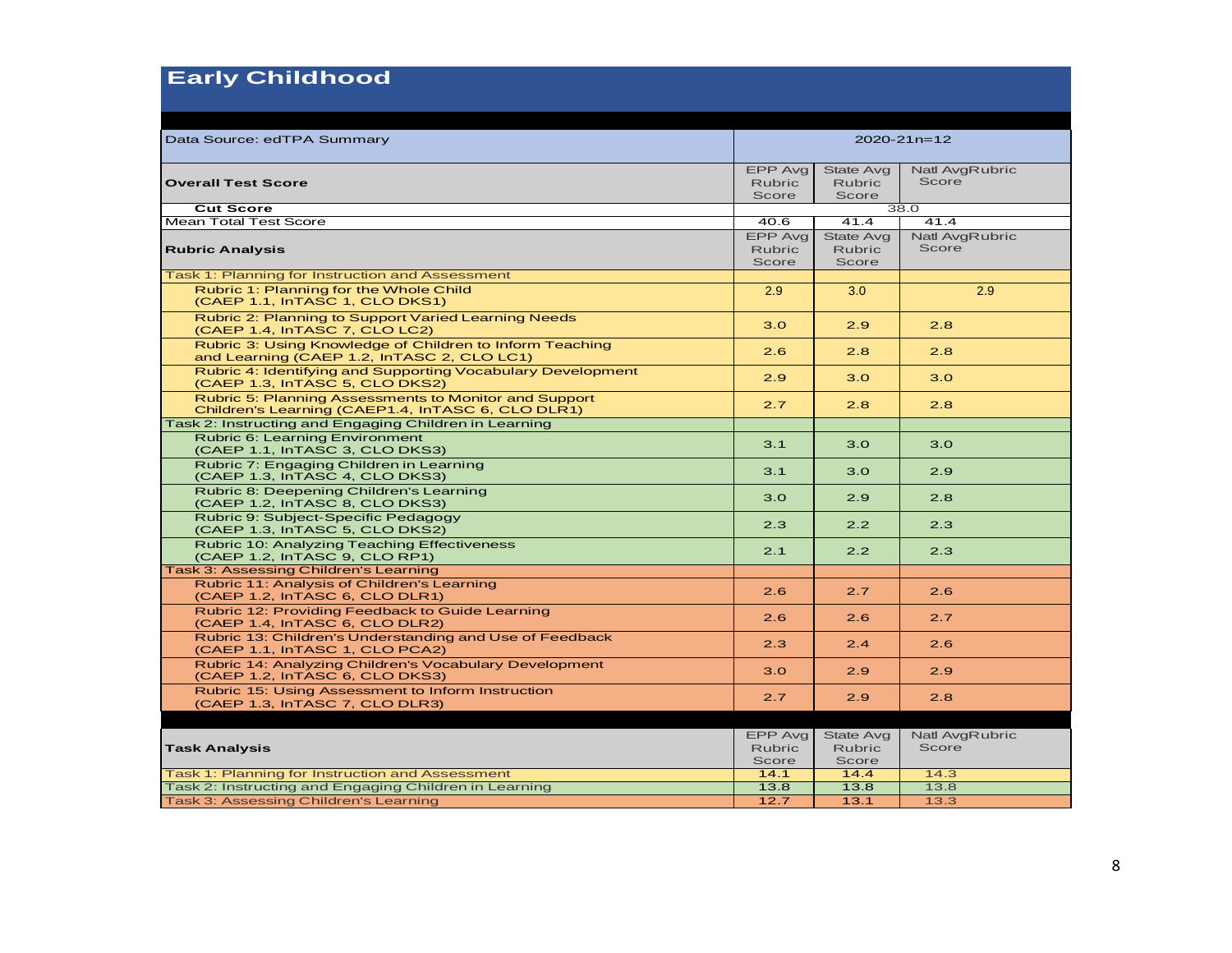| <b>ElemEd: Lit/Math Task 4</b>                                                                           |                                   |                                            |                                |  |
|----------------------------------------------------------------------------------------------------------|-----------------------------------|--------------------------------------------|--------------------------------|--|
| Data Source: edTPA                                                                                       |                                   |                                            | 2020-21<br>$n=9$               |  |
| <b>Overall Test Score</b>                                                                                | EPP Avg<br><b>Rubric</b><br>Score | State Avg<br><b>Rubric</b><br>Score        | Natl Avg<br><b>RubricScore</b> |  |
| <b>Cut Score</b>                                                                                         |                                   |                                            | 46.0                           |  |
| Mean Total Test Score                                                                                    | 44.8                              | 49.9                                       | 50.8                           |  |
| <b>Rubric Analysis</b>                                                                                   | EPP Avg<br><b>Rubric</b><br>Score | <b>State Avg</b><br><b>Rubric</b><br>Score | Natl Avg<br><b>RubricScore</b> |  |
| Task 1: Planning for Instruction and Assessment                                                          |                                   |                                            |                                |  |
| Rubric 1: Planning for Literacy Learning<br>(CAEP 1.1, InTASC 1, CLO DKS1)                               | 1.9                               | 2.7                                        | 2.8                            |  |
| Rubric 2: Planning to Support Varied Student Learning Needs<br>(CAEP 1.4, InTASC 7, CLO LC2)             | 2.3                               | 2.7                                        | 2.7                            |  |
| Rubric 3: Using Knowledge of Students to Inform Teaching<br>and Learning (CAEP 1.2, InTASC 2, CLO LC1)   | 2.4                               | 3.0                                        | 3.1                            |  |
| Rubric 4: Identifying and Supporting Language Demands<br>(CAEP 1.3, InTASC 5, CLO DKS2)                  | 2.7                               | 2.8                                        | 2.8                            |  |
| Rubric 5: Planning Assessments to Monitor and Support<br>Student Learning (CAEP 1.4, InTASC 6, CLO DLR1) | 1.8                               | 2.6                                        | 2.7                            |  |
| Task 2: Instructing and Engaging Students in Literacy Learning                                           |                                   |                                            |                                |  |
| Rubric 6: Learning Environment<br>(CAEP 1.1, InTASC 3, CLO LC2)                                          | 3.0                               | 3.0                                        | 3.0                            |  |
| Rubric 7: Engaging Students in Learning<br>(CAEP 1.3, InTASC 4, CLO DKS3)                                | 2.2                               | 2.7                                        | 2.7                            |  |
| Rubric 8: Deepening Student Learning<br>(CAEP 1.2, InTASC 8, CLO DKS3)                                   | 2.6                               | 2.8                                        | 2.8                            |  |
| Rubric 9: Subject-Specific Pedagogy: Elementary Literacy<br>(CAEP 1.3, InTASC 5, CLO DKS2)               | 2.2                               | 2.6                                        | 2.7                            |  |
| Rubric 10: Analyzing Teaching Effectiveness<br>(CAEP 1.2, InTASC 9, CLO RP1)                             | 2.1                               | 2.7                                        | 2.7                            |  |
| Task 3: Assessing Students' Literacy Learning                                                            |                                   |                                            |                                |  |
| Rubric 11: Analysis of Student Learning<br>(CAEP 1.2, InTASC 6, CLO DLR1)                                | 2.3                               | 2.8                                        | 2.8                            |  |
| Rubric 12: Providing Feedback to Guide Further Learning<br>(CAEP 1.4, InTASC 6, CLO DLR2)                | 3.1                               | 3.4                                        | 3.4                            |  |
| Rubric 13: Student Understanding and Use of Feedback<br>(CAEP 1.1, InTASC 1, CLO PCA2)                   | 2.6                               | 2.7                                        | 2.7                            |  |
| Rubric 14: Analyzing Students' Language Use and Literacy<br>Learning (CAEP 1.2, InTASC 6, CLO DKS3)      | 2.8                               | 2.7                                        | 2.7                            |  |
| Rubric 15: Using Assessment to Inform Instruction<br>(CAEP 1.3, InTASC 7, CLO DLR3)                      | 3.0                               | 2.9                                        | 2.9                            |  |
| Task 4: Assessing Students' Mathematics Learning                                                         |                                   |                                            |                                |  |
| Rubric 19: Analyzing Whole Class Understandings<br>(CAEP 1.2, InTASC 6, CLO DLR2)                        | 2.7                               | 2.7                                        | 2.7                            |  |
| Rubric 20: Analyzing Individual Student Work Samples<br>(CAEP 1.2, InTASC 6, CLO DLR3)                   | 2.6                               | 2.8                                        | 2.9                            |  |
| Rubric 21: Using Evidence to Reflect on Teaching<br>(CAEP 1.2, InTASC 9, CLO RP3)                        | 2.4                               | 2.5                                        | 2.6                            |  |
|                                                                                                          |                                   |                                            |                                |  |
|                                                                                                          | EPP Avg                           | <b>State Avg</b>                           | Natl Avg                       |  |
| <b>Task Analysis</b>                                                                                     | <b>Rubric</b>                     | <b>Rubric</b>                              | <b>RubricScore</b>             |  |
| Task 1: Planning for Literacy Instruction and Assessment                                                 | Score<br>11.2                     | Score<br>13.7                              | 14.1                           |  |
| Task 2: Instructing and Engaging Students in Literacy Learning                                           | 12.1                              | 13.8                                       | 13.9                           |  |
| Task 3: Assessing Students' Literacy Learning                                                            | 13.8                              | 14.5                                       | 14.6                           |  |
|                                                                                                          |                                   |                                            |                                |  |